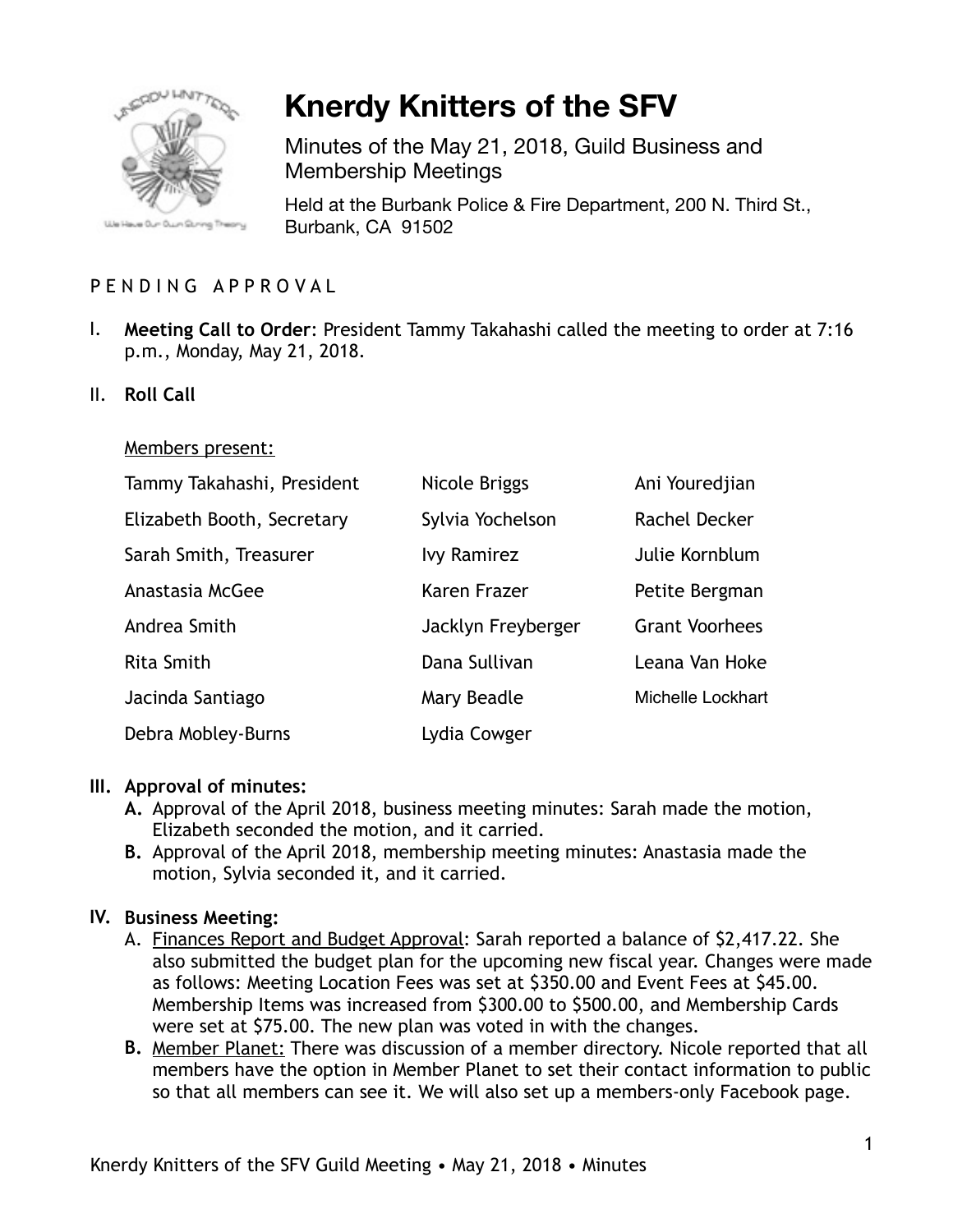- **C.** Volunteer Openings: We have openings for Newsletter Editor and Website Content Editors. Jen Chow will handle the tech side of everything, and Michelle, Deb and Rachel expressed interest in doing writing and content.
- **D.** Officer Elections: The candidates for 2018-2019 are as follows: President Tammy, Vice President - Virginia, Treasurer - Nicole, Secretary - Jacinda. Jacklyn will be the Membership Chair. All candidates were unanimously voted in.
- **E.** Membership Gifts: We narrowed the options down to a notions bag or a needle sizer. Rachel passed around samples of three designs and materials to make the needle sizers: Hardwood, Baltic Birch, and Acrylic.

# **V. Membership Meeting:**

# **A. Events and Projects**

- 1. Charity Projects: Rachel reported that they met at Corral Cafe last month and would like to continue meeting there in combination with the Slips'n'Stitches meeting. Michelle also suggested the Red Scarf Project (which helps foster children) and [MotherlessChildFoundation.org](http://motherlesschildfoundation.org) (which helps Afghan orphanages) as additional charities to contribute to.
- 2. Knit- and Crochet-Along: Jacinda has rewritten the Venezia Glamor Shawl pattern (free on Ravelry), which she will have ready for release by July 1. This pattern can be made in thicker weight yarns.

Anastasia reported that we will be doing a short summer CAL project (a Porg!) during July and August. In September we will begin another shawl project featuring a sugar skull design.

Anastasia also requested that anyone doing any fiber art other than knit or crochet for the theme challenge please notify her by Labor Day. You do not have to tell her what you're making, just which fiber art you are doing.

- 3. Knit in Public Day June 9: We will be participating at Sherman Oaks Fashion Square Food Court from 10:00 a.m. - 2:00 p.m. We also publish on the Knit In Public Day website.
- 4. Stash Exchange: This is a members-only event on July 30. We are currently looking at Crystal View Room at Holiday Inn, the Smokehouse, Pickwick Gardens, and Da Belle. Rita will do more research of Da Belle. Crystal View and Smokehouse would both cost a minimum of \$30/person and Pickwick would cost \$26/person. Pickwick has free parking, Crystal View charges for parking, and Smokehouse is valet. We will have to pay fees upfront at any of these venues.
- 5. LA County Fair: Deb and Karen will drive our entries down to the fairgrounds.

### **B. Show and Tell:**

- 1. Jacklyn: Working on a crocheted chevron blanket in Homespun.
- 2. Mary: Working on a navy knit shrug.